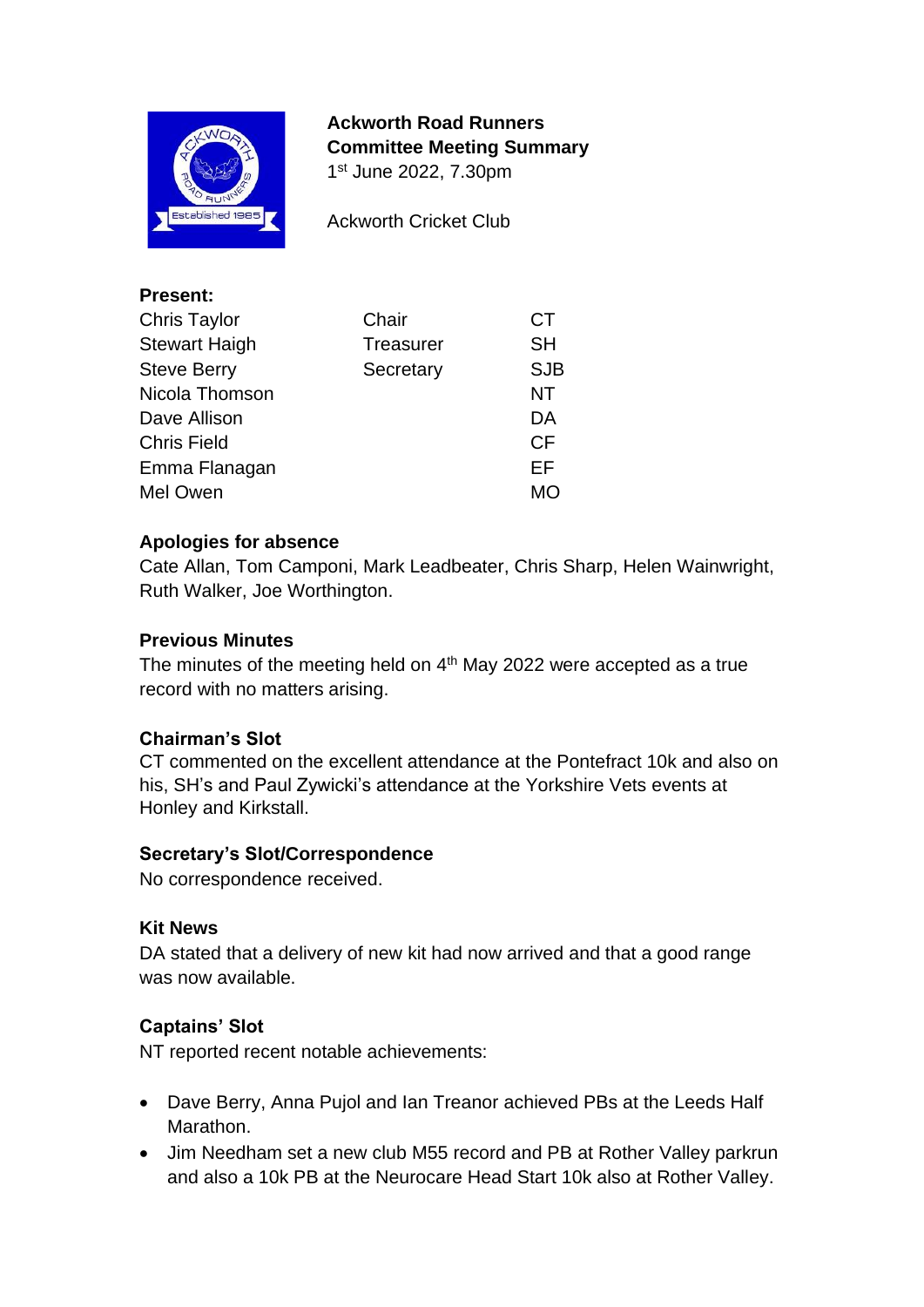- Sue Francis set a new club F55 record and PB at the Pontefract 10k while PBs were also achieved by Robert Milner, Pal Lawrence, Anna Pujol, Alice Copeland, Adam Brown and Millie Watson.
- Simon Barber finished 8<sup>th</sup> overall and set a new PB as did Dave Sidwell and Debbie Sidwell at the Windermere Marathon.
- Greg Thorley had to retire after day 6 of the Brathay 10 Marathons in 10 days. Still a great achievement.
- Sarah Hunter was included in the Elites field at the Greater Manchester 10k.
- parkrun milestones were recorded for Chris Crowther (200), Roy Simpson (250) and Steve Berry (300).

# **PoW Cheque Presentation 18th June**

The cheque presentation will take place at 1015-1030 on 18<sup>th</sup> June at the Prince of Wales Hospice, Pontefract, following the GP parkrun at Pontefract. Members are encouraged to attend in club colours.

## **Summer Handicap 22nd June**

The route is now confirmed. CT will manage the marshals. Goole Viking Striders will be attending and food will be provided.

*Action: SH to publish the route.*

*Action: MO to confirm catering requirements.*

*Action: CT to post re parking restrictions.*

## **Priory 10k**

SJB reported that there was now a full roster of volunteers. Roles to be published in due course. 152 entries received so far. A discussion took place on how better to publicise the event.

## **Ken Bingley Memorial 10k**

SJB reported that the route will be the same as last year's Namer of The Clouds 10k. Entry will be via Webscorer and will open soon. Entry fees will be £12 and £10 for EA members. Race limit 250.

SJB has completed the risk assessment which will be forwarded to the Land Trust.

*Action: JW to forward risk assessment to the Land Trust.*